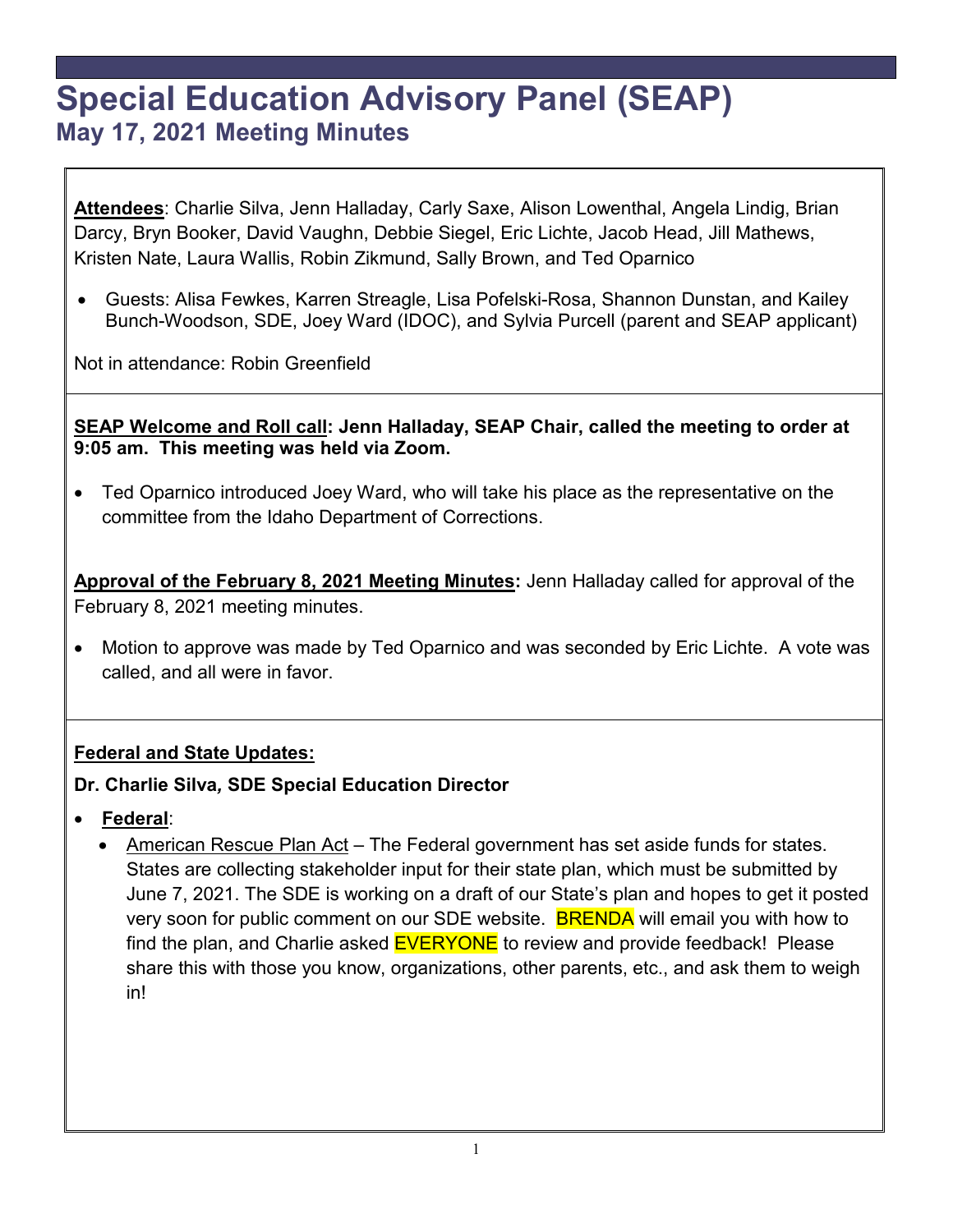- Through the ARPA plan, the US Department of Education has a line item specific to IDEA, and \$13 million dollars for Idaho (a one-time fund) has been earmarked for Idaho for special education activities. The SDE sent out an email last Wednesday (5/12) to LEAs with their estimated allocation as we haven't received an official allocation amount from the US Department of Education. There will be 100% flow-through to LEAs.
	- A comment was made by a committee member that right now, several school districts have levies up for voter approval, and false messages are going out to voters that they should veto the levy because COVID monies are coming and will take care of everything.
		- Charlie responded that it is our job to educate people about the purpose, use, and expiration of the ARPA funds. That information will be captured and posted during the public comment period, so she recommended that committee members steer people to the SDE website to become more informed and to provide feedback regarding the State Plan. Suzanne Peck put a link in the chat to the SDE Federal Programs webpage for committee members to review information they have posted on ARPA (ESSER III) funds. The webpage is <https://www.sde.idaho.gov/federal-programs/american-rescue-plan/>

#### • **State**:

- Our State Application for monies we receive for IDEA is due this Friday (5/21), and we are close to having it submitted.
- Office of Special Education Programs (OSEP) We have monthly calls with our OSEP lead, and we, along with every other state, are being asked where we are at with COVID-19 resources. We've received positive feedback from OSEP on our resources for LEAs and families.
- Idaho Partners in Policymaking Charlie shared information and handouts with committee members on this program offered through the Idaho Council on Developmental Disabilities (DD Council). This is an amazing program, and she encouraged EVERYONE to review the information; and if you don't qualify to apply, please share with those who do. Alison suggested that the BSU Peers program might be a great resource for the DD Council to link up with to share this resource. CHARLIE to give that suggestion to Karren Streagle for her to take to the DD Council.

## **Cultivating Readers Project (SSIP/SpDg): Shannon Dustan and Kailey Bunch-Woodson, SDE**

- There are 21 LEAs and 31 elementary schools who are participating in the project.
- The SDE is seeking input on recruiting and retaining parents to be part of the leadership team. How do we approach parents and address concerns about the time commitment (Two years)? How do we support parents to be active participants? A question that the SDE has received has been, "can we use a teacher who has a child in SPED as the parent representative?" Although we understand the time commitment for parents attending team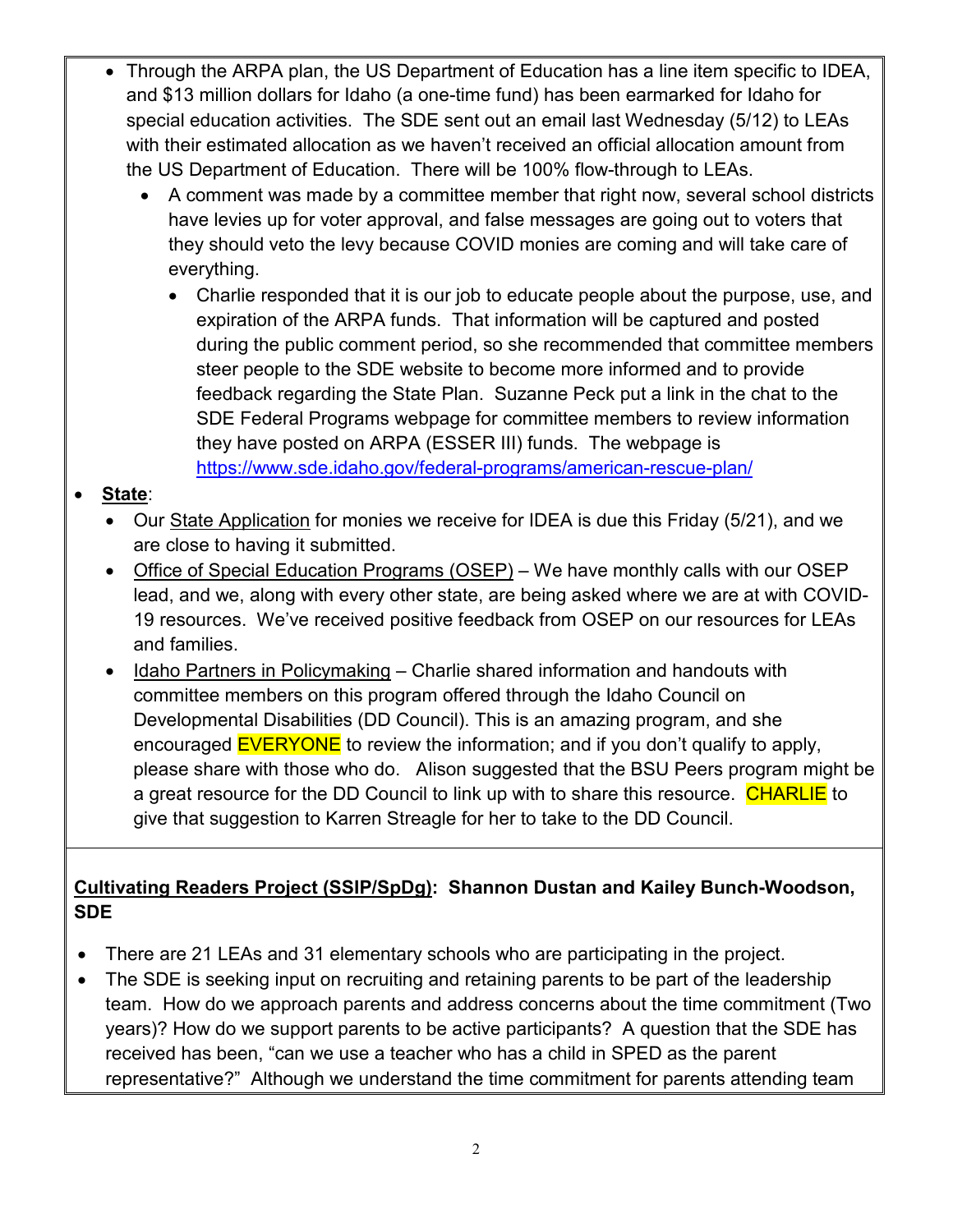meetings and the additional parent meetings and that it is much easier to recruit a staff member, we feel that defeats the purpose.

- Feedback:
	- As long as I'm given enough notice and there are funds to cover child care, it is great! If you can send the message to parents that this is a way to help your child and it will impact the other kids and families who come after them and that they can contribute to the greater good.
	- It's great that you are connecting with IPUL and are using their connections.
	- We speak a different language in education, parents need to know that they are a full member of the team instead of an add-on, that their voice is heard, and they are responsible for something.
	- You speak in acronyms which is very confusing for parents. Please use the full name instead of acronyms as parents don't know what they mean. Charlie noted that the SDE does have an acronym "cheat sheet" on our website, and we will share that at the next SEAP meeting.
	- Angela (IPUL) I am happy to work with districts on how to recruit parents and provide training on how to engage, serving in groups, and leading by convening. Can districts in the project provide a list to Shannon of good candidates to reach out to? It is our hope that school districts will take the ball and run with it.
	- Invite SPED parents and parents with students who receive speech therapy services. Work with speech therapists to help identify those parents.
	- What a great idea to talk about the impact that parents can have and to focus on parents that have a student with speech delays. Also, work with parents who are currently on the leadership team, if they are willing, could they be part of the recruitment process to share how it was. What about incentivisation? A mentorship to mentor the new parents coming in?
	- I have a lot of parents that we communicate with that would want to be involved. I can put this on our website and send emails out to parents.
	- If you have parents in the elementary project who want to participate, tell them to reach out to their SPED director.
	- How do we find out which schools in those identified districts are participating? **SHANNON** to provide that list to Brenda to forward to committee members and to also create a parent flyer with all of the information to be sent to schools in the project to distribute to parents.
	- Make sure to notify principals so if they are interested, they can work with their SPED teachers to recruit parents.
	- Shannon asked, "What else can we do?" If committee members have other ideas, please reach out to her.

# **Idaho Pyramid Model Collaborative: Shannon Dustan and Kailey Bunch-Woodson, SDE**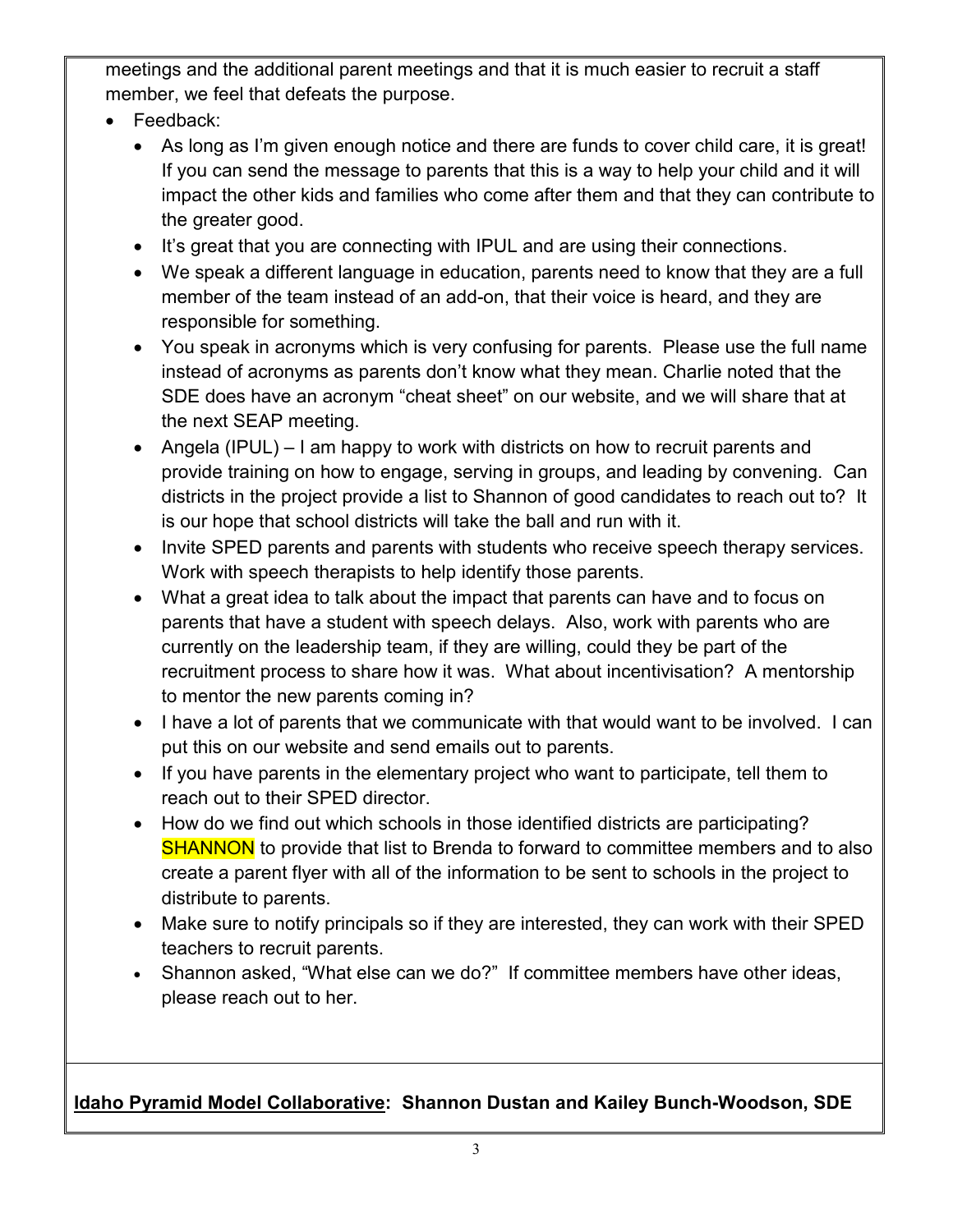- This is a statewide social/emotional program for early childhood settings.
- Through coaching and technical assistance, Idaho early care and education environments will: (1) Address disparities in discipline practices; (2) Promote family engagement; (3) Use data for decision making; and (4) Foster inclusion of children with and at risk for developmental delays and disabilities.
- The SDE is partnering with Idaho Head Start, IdahoSTARS, Idaho SESTA, Center on Disabilities & Human Development, Idaho Infant Toddler Program, Idaho Department of Health & Welfare, and the National Center on Pyramid Model Innovations.
- We are just finishing up with Cohort #1 are reviewing the growth and strategies used as well as how COVID-19 has impacted implementation.
- We have tripled the number of participating program sites in Cohort #2.
- The SDE will report additional data at the next SEAP meeting.
- What's Next Gathering end of year survey results, programs submit end of year benchmarks of quality, Teaching Pyramid Observation Tool Training, Prevent, Teach, Reinforce for Young Children Training – Cohort #1, State Leadership Annual meeting on June  $22<sup>nd</sup>$ , and Teaching Pyramid Observation Tool Training – Cohort #2.

Charlie: This is really exciting work!! : Kudos to Shannon & Kailey!

Question: Are any of these resources available to parents? Shannon: Yes, they are on the Idaho Training Clearinghouse, under "Topics," "Pyramid Collaborative," and there are lots of links, including National resources, and a parent section, etc., so this webpage can drown and overwhelm you with resources.

- Shannon shared information regarding kindergarten readiness as follows:
	- The State Board of Education is proposing to adopt guidelines for preschool and a one-page kindergarten readiness flyer and checklist on what you want to look for to make sure that your child is ready for kindergarten. Includes parent strategies to support areas of development. This will be going to the State Board of Education for approval at their June board meeting. If it is approved, the SDE will post and send to LEAs to share the flyer, guidelines, and resources with parents. CHARLIE to let everyone know the status at the next SEAP meeting.

# **Fiscal Updates** – **Lisa Pofelski-Rosa, SDE**

- Lisa gave updates on the Federal Fiscal Year 2021-2022 Allocations:
	- Regular Year State Grant Allocations This is the main pot of IDEA grant money that the SDE receives.
		- On School-Age-611 Funds An increase of 1.9% (\$1,156,607) increase from FY2020 to FY2021. Not a lot of change.
		- On Pre-school 619 Funds A very small increase of 0.8% (\$18,042) from FY2020 to FY2021.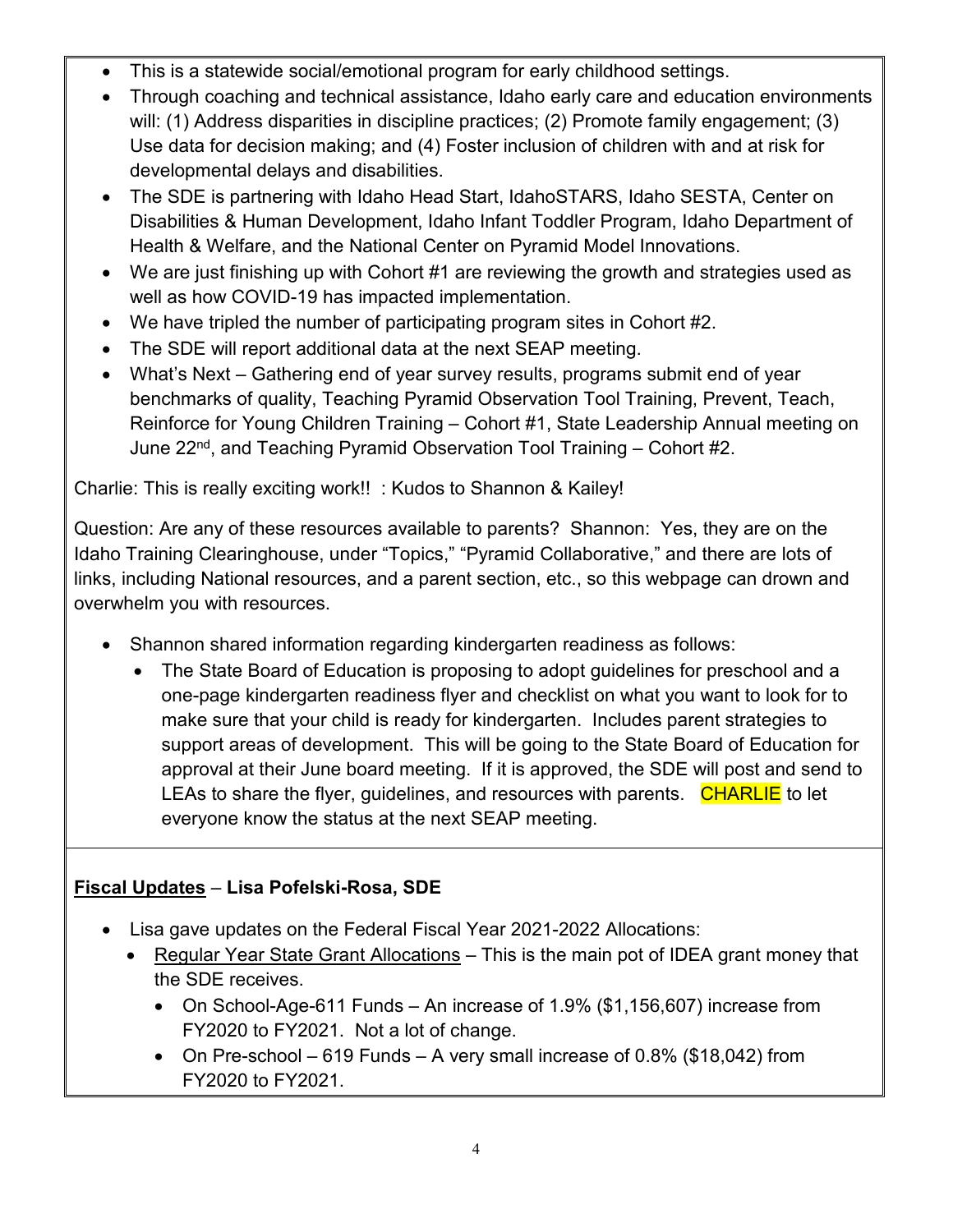- American Rescue Plan Act (ARPA) These are a supplemental, one-time set of funds and are in addition to IDEA allocations. We haven't received guidance on these funds yet.
	- Of the \$130 billion the Federal government allocated, the following amounts were earmarked for IDEA grant awards for supplemental FFY2021 funds:
		- IDEA Part B, 611, School-aged \$2.5 billion
		- IDEA Part B, 619, Preschool \$200 million
		- For Idaho, for School-aged (611), that would be \$13,233,706, and for Preschool (619), that would be \$1,156,111.
		- We will put together training for LEAs on how to use those funds when we receive guidance.
- IDEA Application Due Dates The IDEA Part B Preliminary Application opened on May 14<sup>th</sup> and is due June 15<sup>th</sup>. The IDEA Part B Final Application will open upon approval of the preliminary application, and the due date is November 15<sup>th</sup>.
- School-Aged IDEA Part B 611 Innovation Grants for LEAs
	- The SDE reallocated approximately \$1.5 million of leftover state-level activities funds from the FFY2019 to LEAs as competitive innovation subgrants.
	- The leftover funds are a result of the COVID-19 restrictions and reduced spending. The full federal grant must be spent out by September 30, 2021.
	- LEAs can apply for subgrants (\$25,000 to \$75,000) for specific needs in their district. There would be a priority for applications from rural or small LEAs, but the subgrant is open and available for all LEAs.

#### **State Performance Plan/Annual Performance Report (SPP/APR)** – **Alisa Fewkes, SDE**

- Alisa gave a summary of SPP/APR indicators, the story of the state data, changes to SPP/APR, and stakeholder involvement.
- Next steps: The SDE is developing a plan for distributing information and collecting feedback from stakeholders as follows:
	- Planning (May 2021);
	- Train, analyze, and collect stakeholder feedback (June November 2021); and
	- Finalize and submit SPP/APR (February 2022).
- She outlined the Idaho Areas to Address Indicators 1 (Graduation); 2 (Drop out); 3 (Participation and Performance on Statewide Assessments; 4 (Suspension/Expulsion); 5 & 6 (Least Restrictive Environment); 9 & 10 (Disproportionate Representation).
- Charlie advised that the September SEAP will be focused on getting feedback on APR/SPP. You are our stakeholder input group, and we want to make connections with other stakeholder groups for a more diversified group of stakeholders and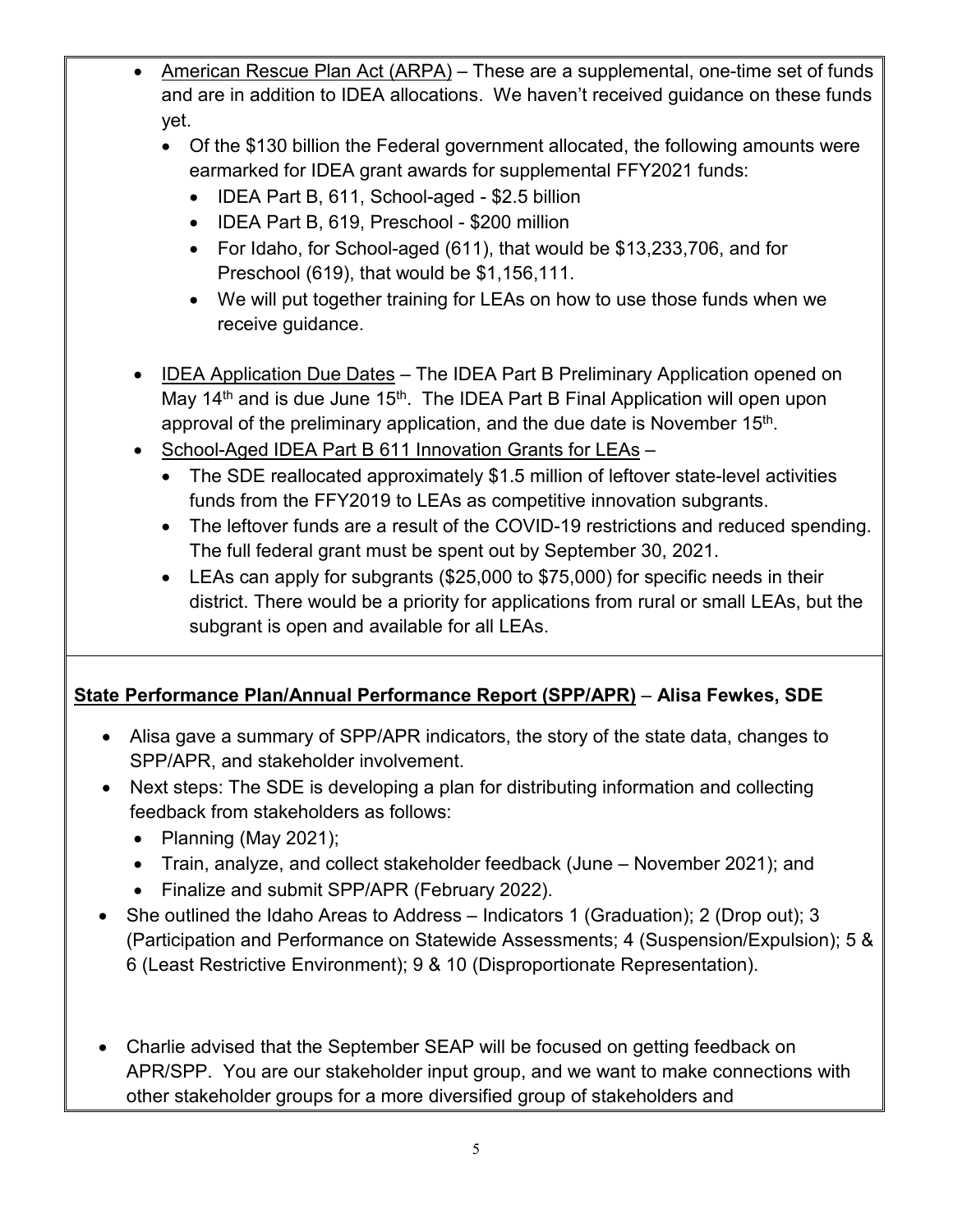underrepresented groups. We will rely on you as a committee member to assist in this work!

### **Medicaid Update – Karren Streagle, SDE**

- Karren gave an update regarding Medicaid and the National Public Health Emergency. It has been renewed effective April 21, 2021 and extended through July 14, 2021.
- It extends flexibility for schools.
- States have been assured by the Federal government of a 60-day notice prior to its expiration.

## **2022 SEAP Membership and Executive Committee** – **Jenn Halladay and Charlie Silva**

2022 Executive Committee - Discussion was had regarding the need for a new Vice-chair and Secretary for 2022. Carly, the current vice-chair, will move up to become the Chair in 2022.

A nomination was made for Laura Wallis as the vice-chair and Kristen Nate as the Secretary.

Jenn Halladay called for a vote, and all were in favor. The motion passed. If there are any concerns, please reach out to Charlie.

2022 SEAP Committee Membership – The Executive Committee met and reviewed six applications that were received and will give their recommendation to the Superintendent for appointment to the committee.

- The By-Laws state that the committee cannot have more than 25 members.
- There are committee members that have expiring terms this year and are rotating off of the committee. We sincerely appreciate the time they have given and their work on the committee. They are as follows:
	- Bryn B Parent
	- Robin H Higher Education representative
	- David V SPED director representative
	- Kerrie M Teacher representative and was the SEAP secretary before the pandemic
	- Jenn H Parent
	- Ted O Department of Corrections representative
- Barbara B will represent Higher Education, and Joey W will represent the Department of Corrections on the committee starting in September.

#### **2021-2022 Meeting Dates:**

- Monday, September 13, 2021 9:00 am to 4:00 pm in person
- Monday, November 8, 2021 9:00 am to 4:00 pm in person